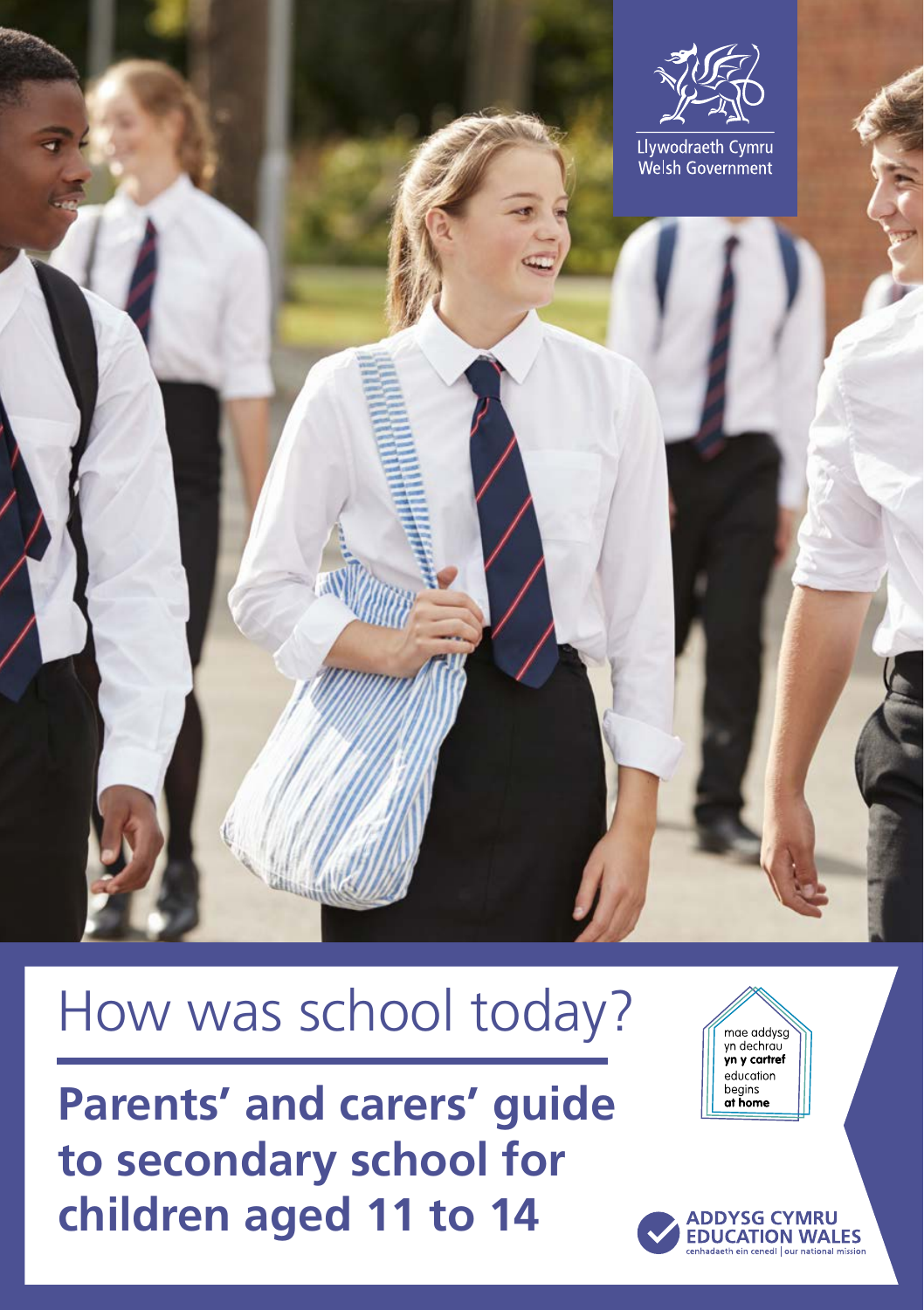# **Contents**

| <b>Introduction</b>                                                           | 3              |
|-------------------------------------------------------------------------------|----------------|
| The curriculum                                                                | 4              |
| What is my child learning?                                                    | 4              |
| What is the National Literacy and Numeracy Framework?                         | 6              |
| <b>What is the Digital Competence Framework?</b>                              | $\overline{7}$ |
| Do children with special educational needs follow the national<br>curriculum? | 8              |
| Can I withdraw my child from the national curriculum?                         | 9              |
| How is my child assessed?                                                     | 10             |
| <b>What are the National Reading and Numeracy Tests?</b>                      | 11             |
| How will I know how my child is getting on?                                   | 12             |
| <b>Health and well-being</b>                                                  | 13             |
| How can I support my child's learning?                                        | 14             |
| Who can I talk to if I have concerns?                                         | 15             |
| <b>Need more information?</b>                                                 | 15             |
| A smooth move into Key Stage 4                                                | 16             |
| Considering careers and the world of work in Key Stage 4                      | 18             |
| What can my child expect?                                                     | 18             |
| <b>Useful resources</b>                                                       | 19             |

Mae'r ddogfen yma hefyd ar gael yn Gymraeg. This document is also available in Welsh.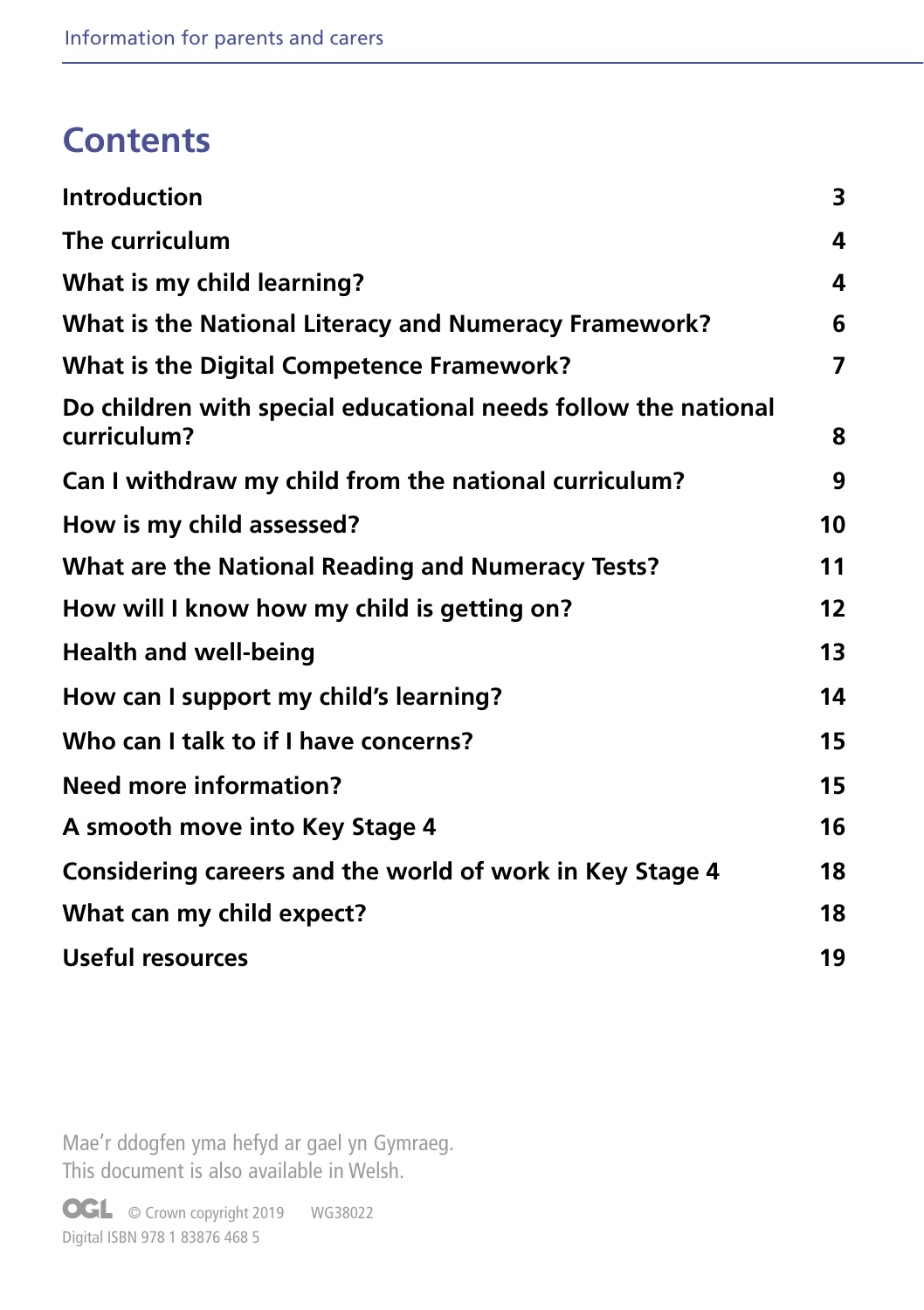# **Introduction**

The Welsh Government believes that giving young learners a sound foundation for the future will benefit children and Wales as a whole in the long term.

Parents and carers have a vital role to play in helping their children to learn and, more importantly, to enjoy school and learning.

This guide will help explain what your child is learning in secondary school.

It will give you some ideas about how to help your child and where to get more information, and will explain how their progress will be measured and reported to you.

| <b>Primary school</b>                                                  |                            | <b>Secondary school</b> |                             |                                        |
|------------------------------------------------------------------------|----------------------------|-------------------------|-----------------------------|----------------------------------------|
| The                                                                    | Key Stage 2 is             |                         | Key Stage 3 is              | Key Stage 4                            |
| Foundation<br>Phase caters<br>for children<br>aged between<br>3 and 7. | from 7 to 11<br>years old. |                         | from 11 to<br>14 years old. | takes learners<br>to the age<br>of 16. |

#### Children's education in Wales is divided into four sections or stages.

This guide describes the curriculum as it applies to children in secondary schools aged between 11 and 14 in Key Stage 3.

You can find information about the other phases of your child's learning at **[hwb.gov.wales/curriculum-for-wales-2008/](http://hwb.gov.wales/curriculum-for-wales-2008/)**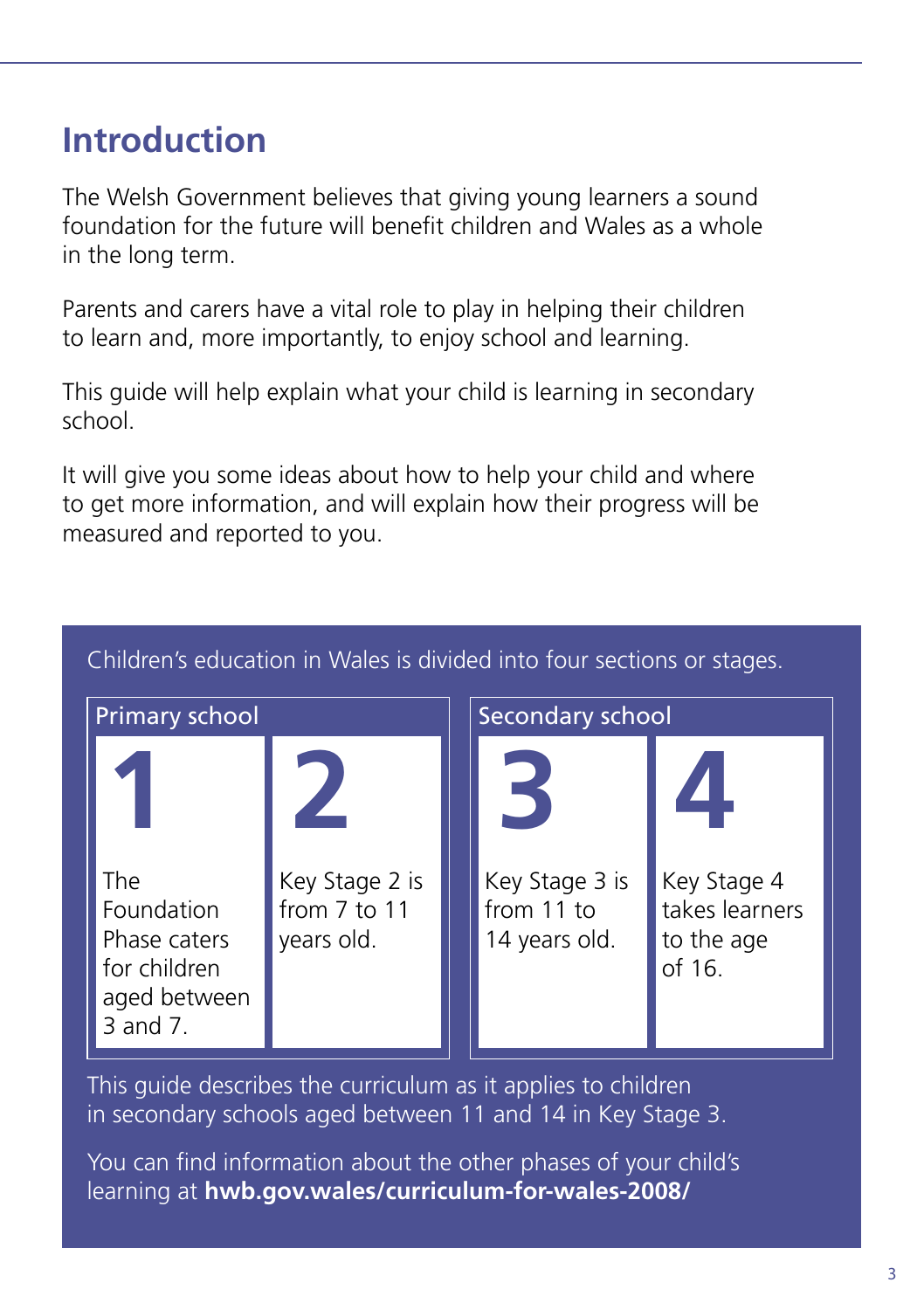# **The curriculum**

# **What is my child learning?**

Children in this age group follow the programmes of study set out in the national curriculum for Key Stage 3. Their education builds on the experiences and learning gained in primary school and prepares them for making decisions about courses they will follow later in their secondary education.

The curriculum in Key Stage 3 is designed around subjects and skills. It will provide a firm foundation in language, mathematics and science, giving your child the opportunity to achieve their best within a broad and balanced curriculum.

Supporting children to develop good literacy, numeracy and digital skills is at the core of learning in secondary schools.

We want all young people to have the right skills to support their future choices in learning and life.



Your child will follow a rich and varied curriculum designed to give them opportunities to learn about:

- English
- Welsh or Welsh second language
- mathematics
- science
- design and technology
- information and communication technology  $(ICT)$
- a modern foreign language
- history
- geography
- music
- art and design
- physical education (PE).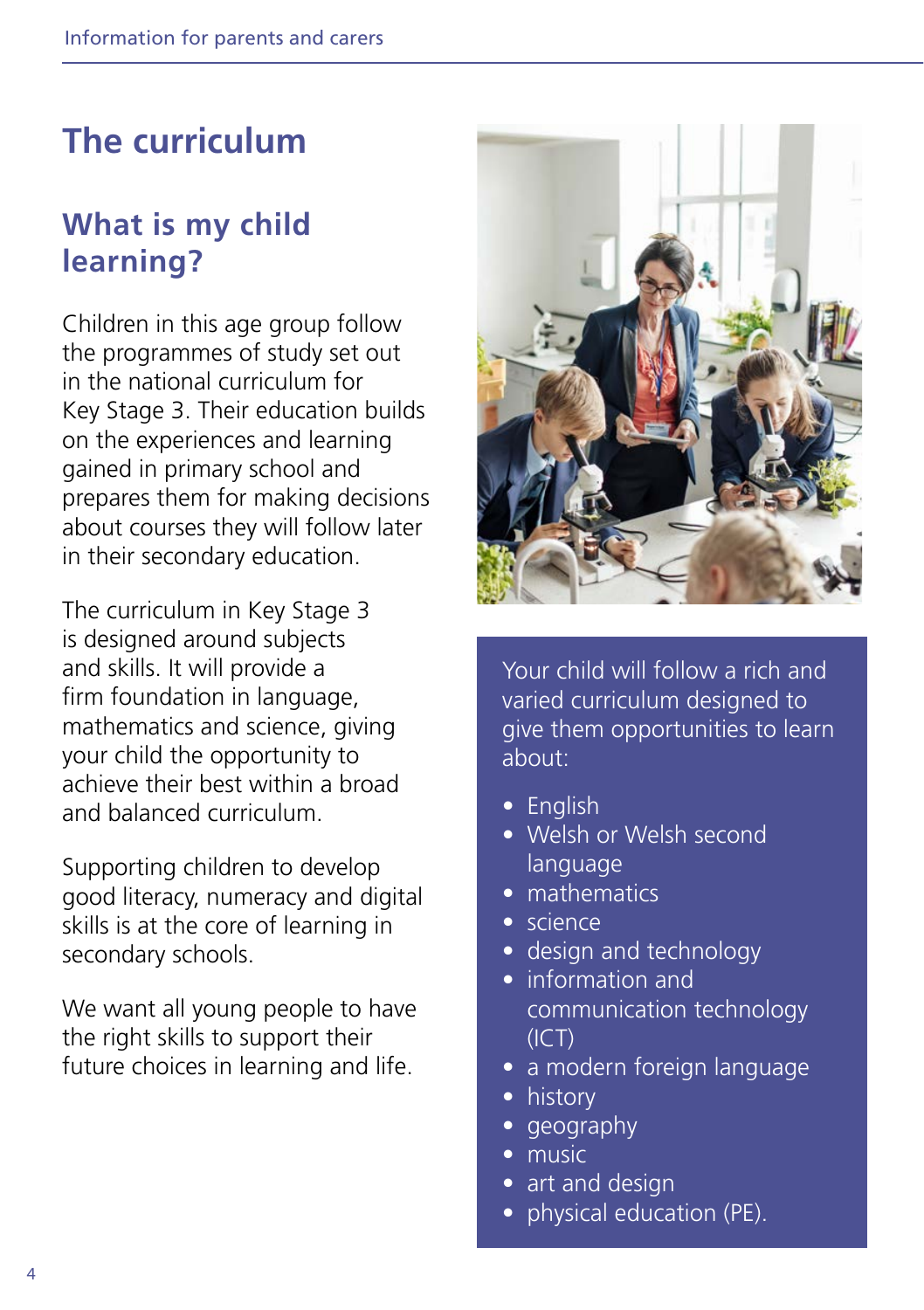Children must also study religious education (RE) and all secondary schools have to provide some personal and social education (PSE), information on careers and the world of work (CWW) programme, and sex and relationships education. Each school decides the detail of what children will learn and how the school day is organised. They will take account of the requirements set out by the Welsh Government, and organise their own timetable.

Teachers draw up lesson plans and decide which teaching resources and approaches to use. It is up to the school to make sure that its curriculum meets the legal requirements.

Your child's school will be able to provide more information about the way they structure the curriculum, the skills your child will develop and the content your child will cover.

You can find more information about education and the curriculum in Wales at **[gov.wales/education-skills](http://gov.wales/education-skills)**

The curriculum for learners aged 3 to 16 in Wales is changing. From September 2022, starting with nursery to Year 7 initially, the curriculum will fulfill four purposes of education and be delivered through six Areas of Learning and Experience.

More information on the new curriculum can be found on our website at **[gov.wales/new](http://gov.wales/new-school-curriculum-overview)[school-curriculum-overview](http://gov.wales/new-school-curriculum-overview)**

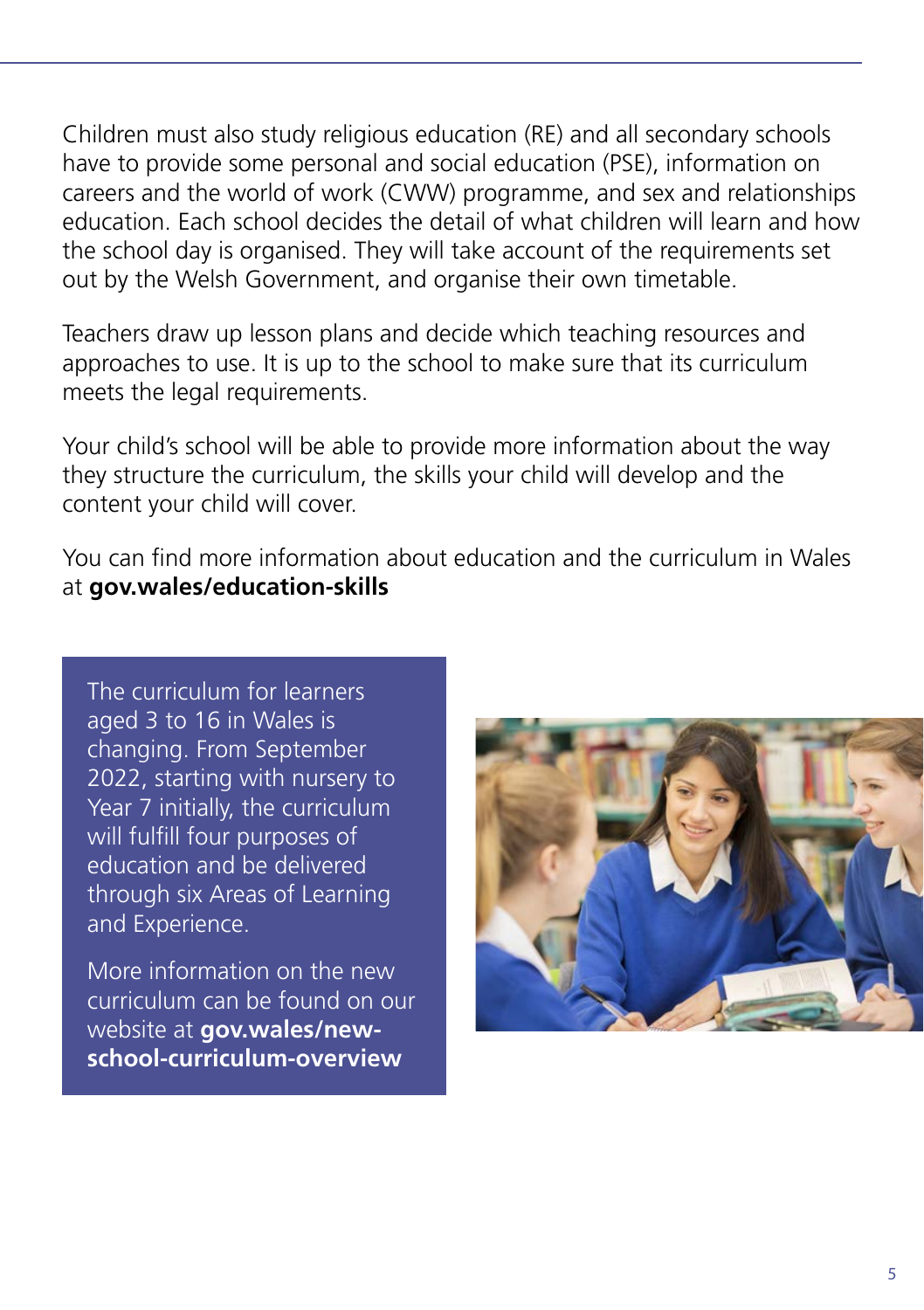

# **What is the National Literacy and Numeracy Framework?**

The National Literacy and Numeracy Framework (LNF) was developed to help all learners develop excellent literacy and numeracy skills during their time at school. It provides continued development for 3- to 16-year-olds, clearly setting out expected yearly outcomes on literacy and numeracy.

All children are supported to develop sound literacy and numeracy skills. These skills are not just about learning English, Welsh and mathematics; they are about being able to use skills in different situations and across a wide range of activities.

Literacy describes a set of skills, including speaking, listening, reading and writing, which allow us to make sense of the world around us.

Numeracy describes the use of number, measuring and data skills, and the ability to identify and use these skills to solve problems.

The LNF identifies literacy and numeracy expectations for each year group and will help children develop literacy and numeracy skills through all subjects in the national curriculum and by using a wide range of activities.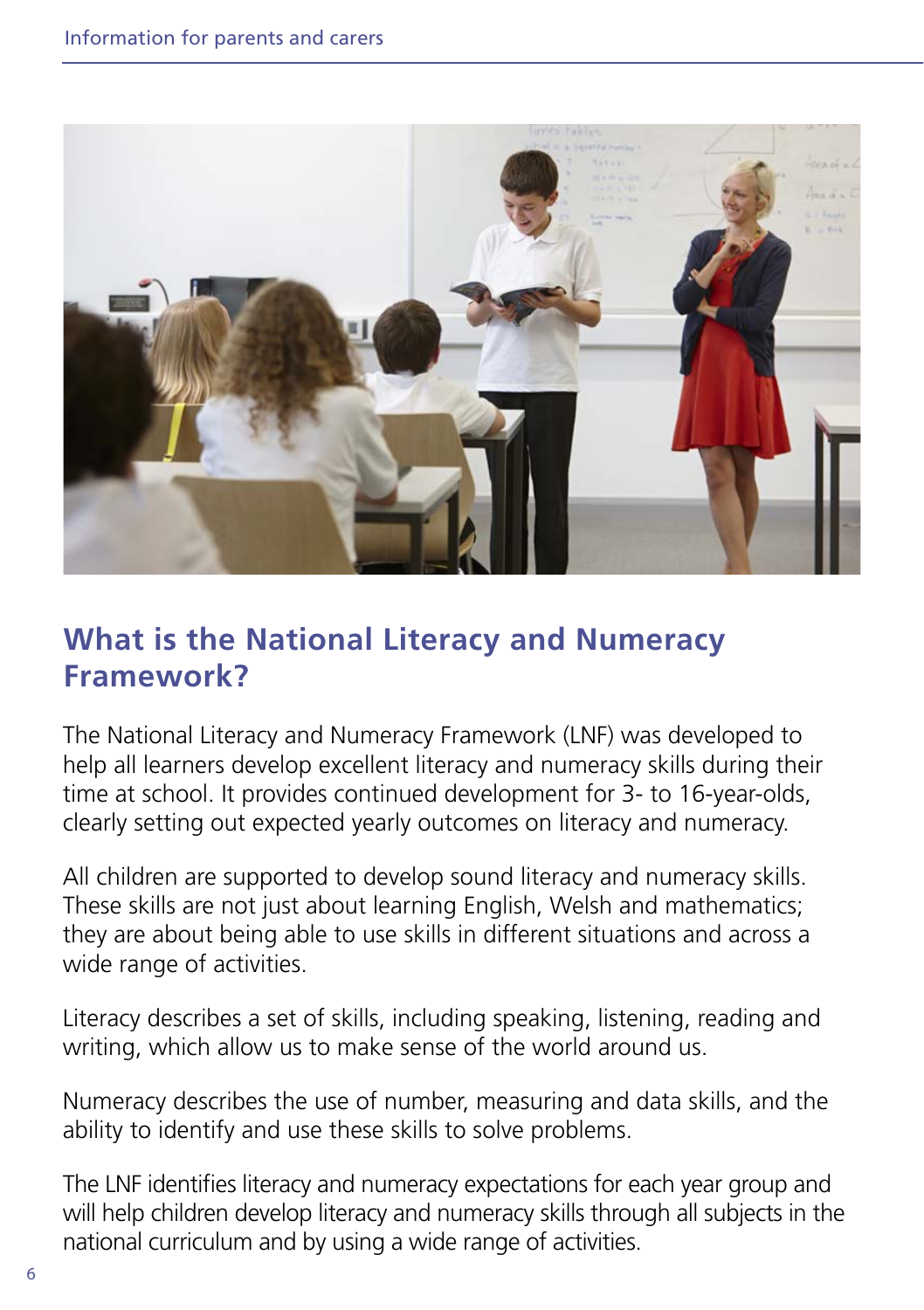# **What is the Digital Competence Framework?**

Our children are entering a fast-moving digital world. We want them to have the skills to be confident, creative and critical when they use technology.

Digital competence is one of three cross-curricular responsibilities, alongside literacy and numeracy, which will be applied across the curriculum for all children aged  $3$  to  $16$ .

The Digital Competence Framework (DCF) encapsulates the skills that will help children thrive in an increasingly digital world. It has four strands of equal importance – Citizenship; Interacting and collaborating; Producing; and Data and computational thinking. The strands are then further sub-divided into elements as shown in the box on the right.

#### **Citizenship**

- Identity, image and reputation
- Health and well-being
- Digital rights, licensing and ownership
- Online behaviour and cyberbullying

#### **Interacting and collaborating**

- Communication
- Collaboration
- Storing and sharing

#### **Producing**

- Planning, sourcing and searching
- Creating
- Evaluating and improving

#### **Data and computational thinking**

- Problem solving and modelling
- Data and information literacy

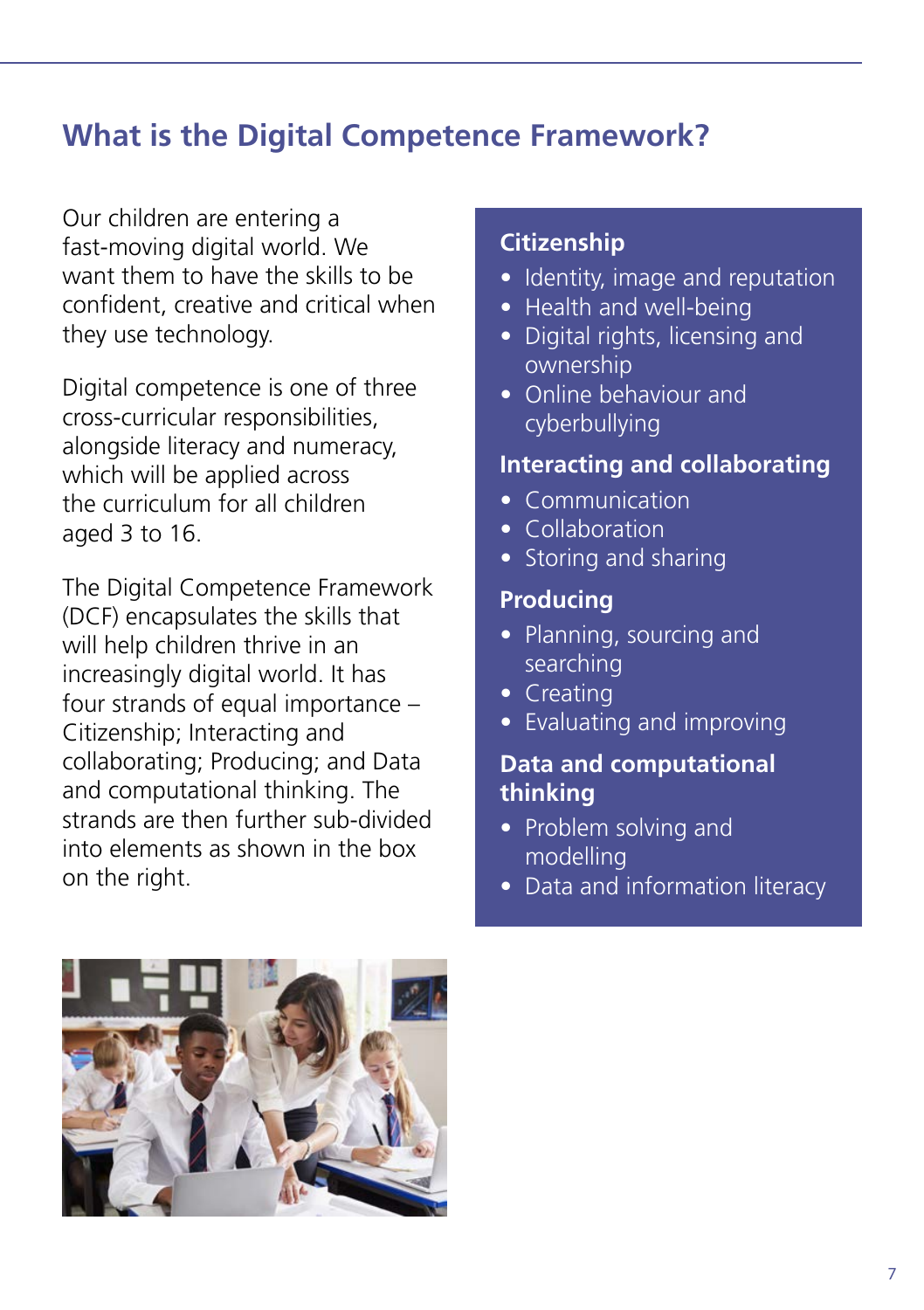# **Do children with special educational needs follow the national curriculum?**

Most children, including those with special educational needs, will be able to follow the national curriculum. However, at times, a headteacher may decide that all or part of the national curriculum should not apply, temporarily, to a child with special educational needs. In very exceptional cases for some children, such as those with Statements of Special Educational Needs issued by the local authority, it may be decided that the national curriculum should not apply on a permanent basis. This is known as 'disapplication'.

Find out more about what is provided for children with special educational needs by going to **[gov.wales/additional-learning-needs-special](http://gov.wales/additional-learning-needs-special-educational-needs)[educational-needs](http://gov.wales/additional-learning-needs-special-educational-needs)**

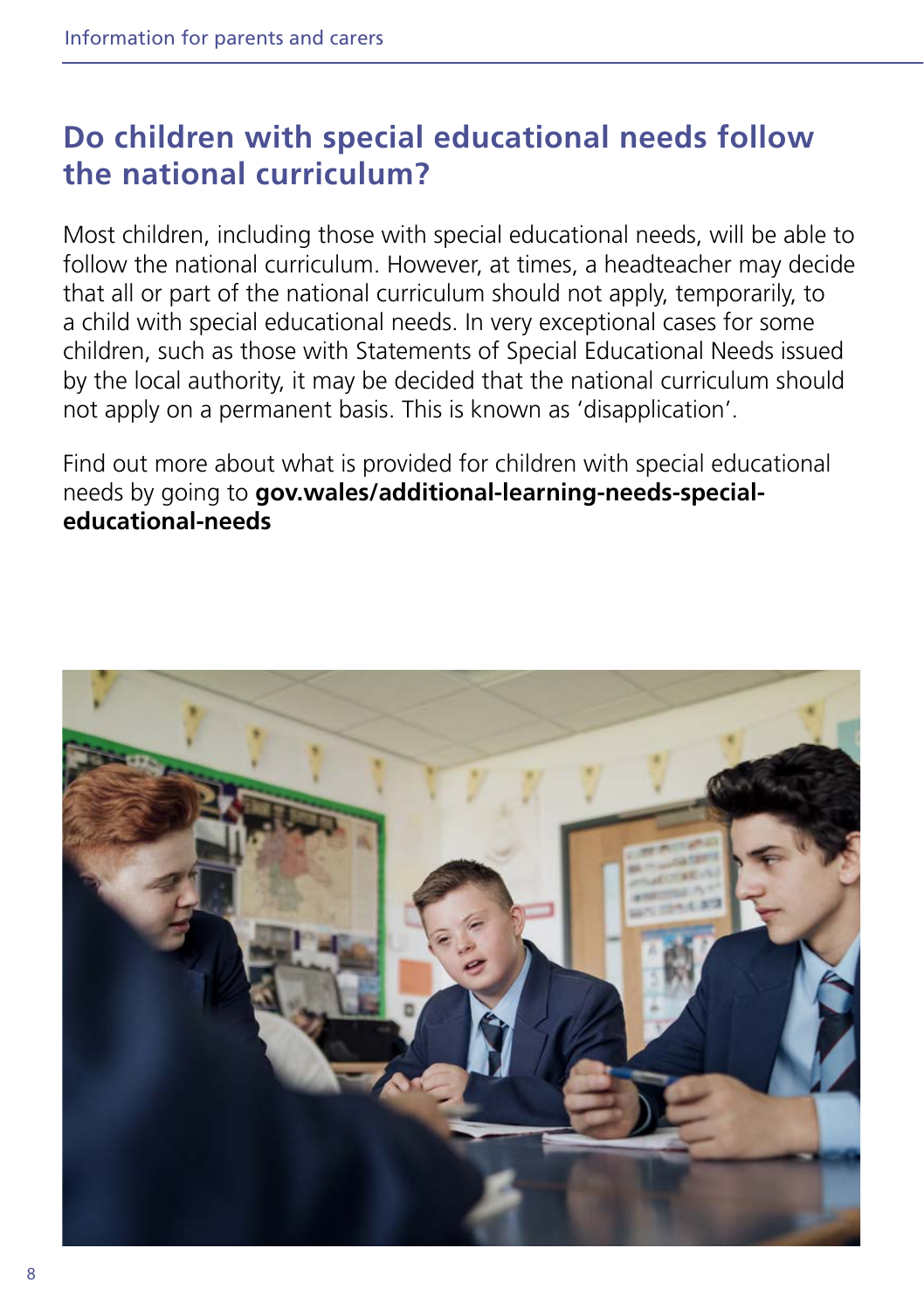

# **Can I withdraw my child from the national curriculum?**

There is no parental right to withdraw children from national curriculum subjects, or from the arrangements to assess children's progress in these subjects. However, you do have the right to withdraw your child from religious education and any sex and relationships education which may be provided.





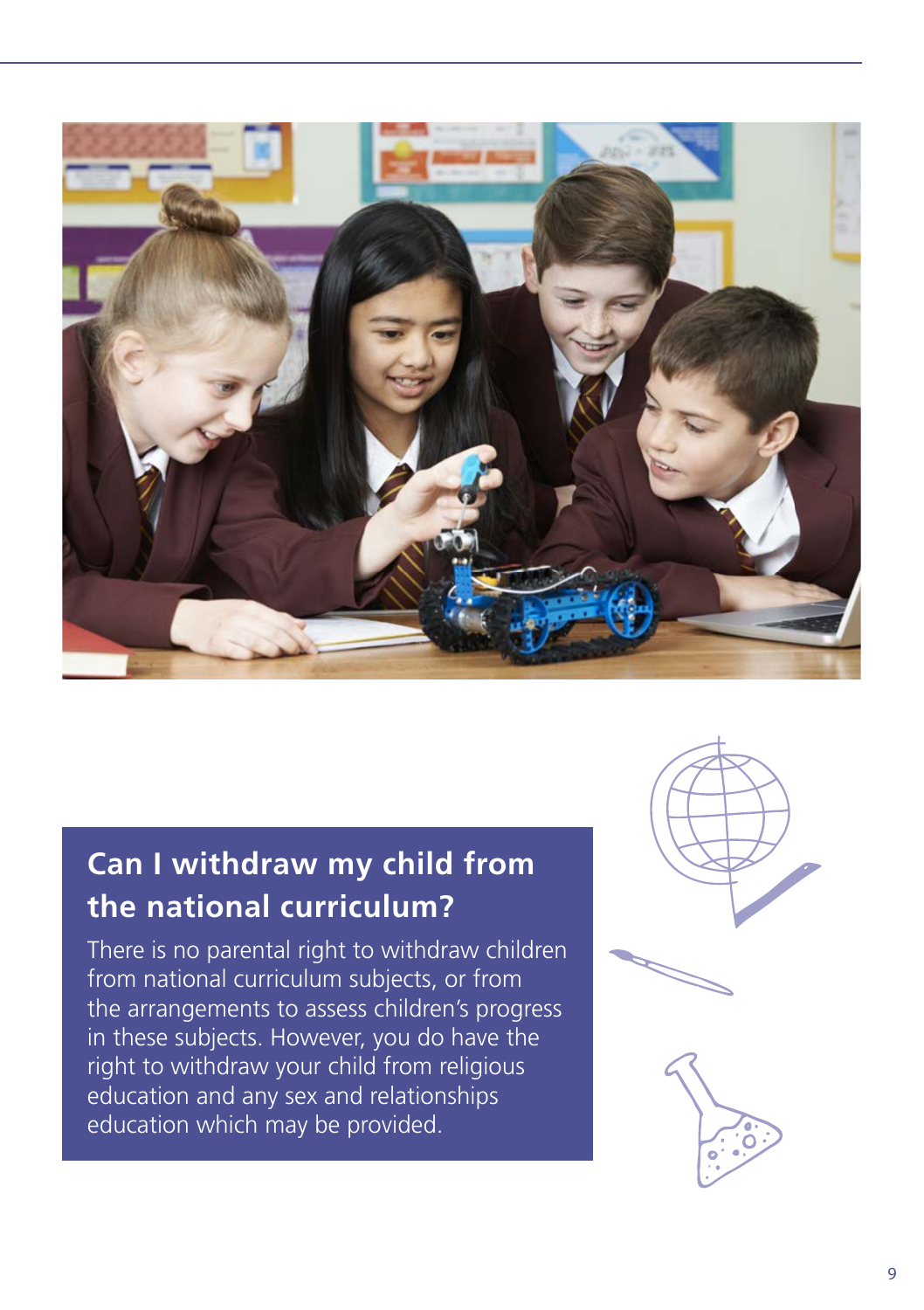## **How is my child assessed?**

Your child's teacher will use a variety of assessment techniques throughout the year as part of a combined approach to learning, teaching, planning and assessment. The teacher will assess what your child knows and can do and they will use this information to support your child's learning.

At the end of Key Stage 3, the teacher will decide which level best reflects your child's progress in each of the national curriculum subjects.

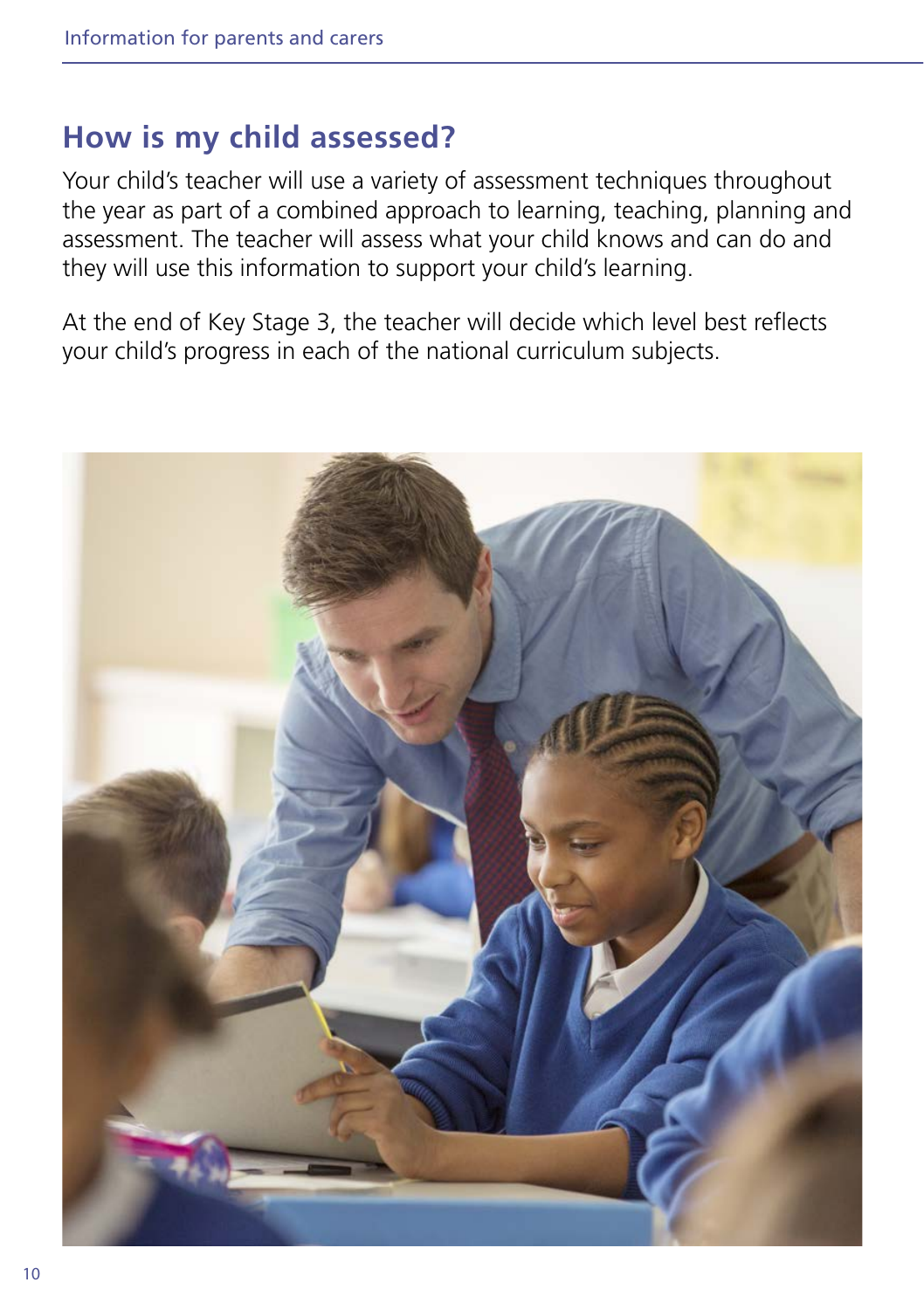# **What are the National Reading and Numeracy Tests?**



The National Reading and Numeracy Tests, for all children in Years 2 to 9, help schools across Wales assess their learners' reading and numeracy skills and gain a clearer understanding of learners' development and progress. The information from the tests is used alongside other forms of assessment to allow teachers to plan learning and teaching in order to support skills development.

The Welsh Government is phasing in online personalised assessments to replace the paper-based tests. Numeracy (Procedural) is available online now. Reading will become available during this academic year followed by Numeracy (Reasoning) next academic year.

You can find more information about National Reading and Numeracy Tests and online personalised assessments at **[hwb.gov.wales/draft-curriculum](http://hwb.gov.wales/draft-curriculum-for-wales-2022/reading-and-numeracy-assessments/)[for-wales-2022/reading-and-numeracy-assessments/](http://hwb.gov.wales/draft-curriculum-for-wales-2022/reading-and-numeracy-assessments/)**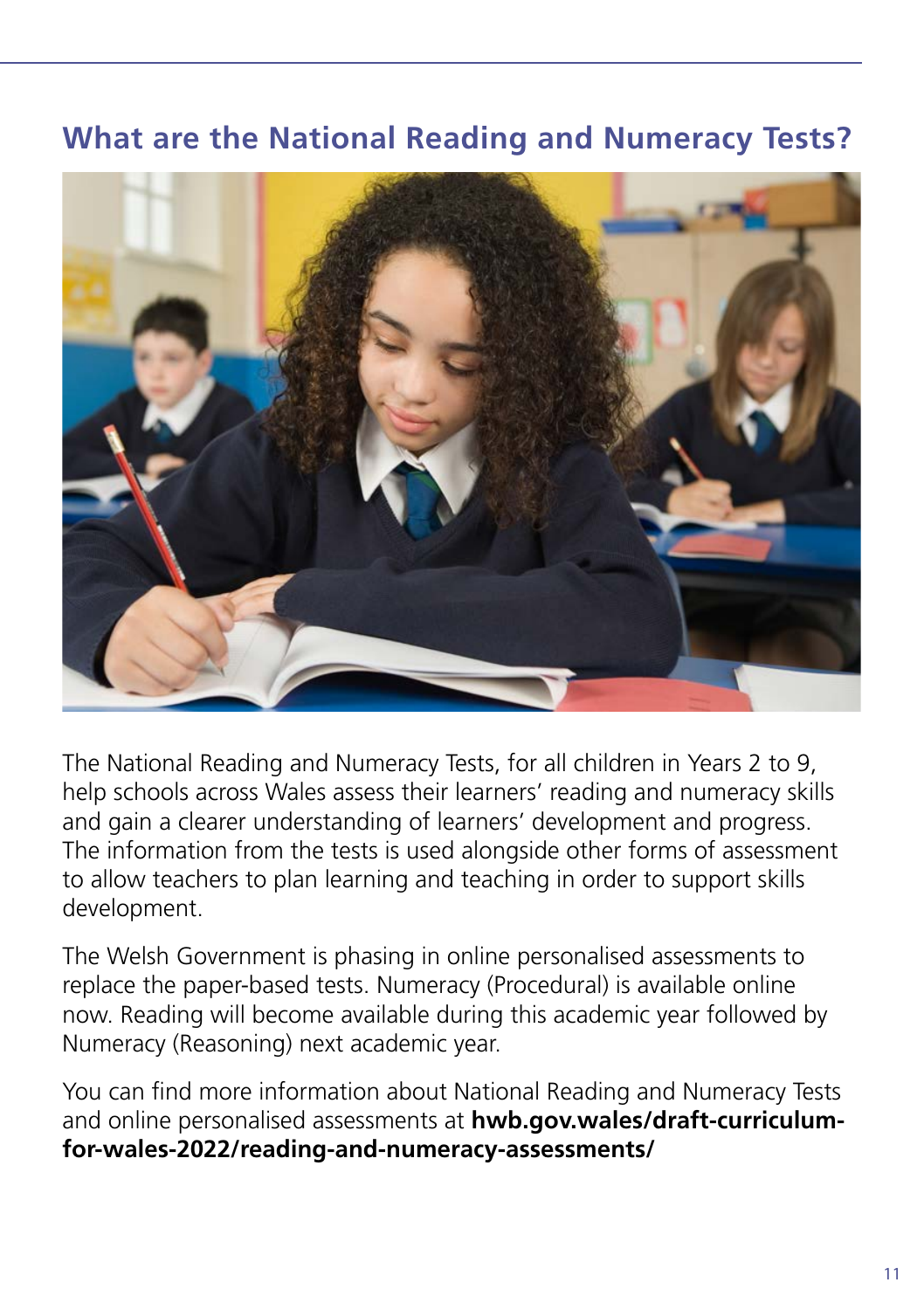

### **How will I know how my child is getting on?**

You will receive a written report about your child's progress at least once a year. You will also have the opportunity to meet with your child's teacher, but you can contact the school at any time to discuss your child's progress and how you can help your child to do even better.

Information from continuous teacher assessment will form part of the yearly report, along with information on how your child is progressing with literacy and numeracy across all subjects. The yearly report will also include feedback from your child's teacher about strengths and areas for improvement, attendance and achievements. The report will form the basis for a discussion about your child's learning needs and next steps.

At the end of Key Stage 3, your child's report will include a level for each national curriculum subject. This will give you information about your child's progress and level of achievement against national curriculum standards.

For more information about school reports see **[gov.wales/education-skills](http://gov.wales/education-skills)**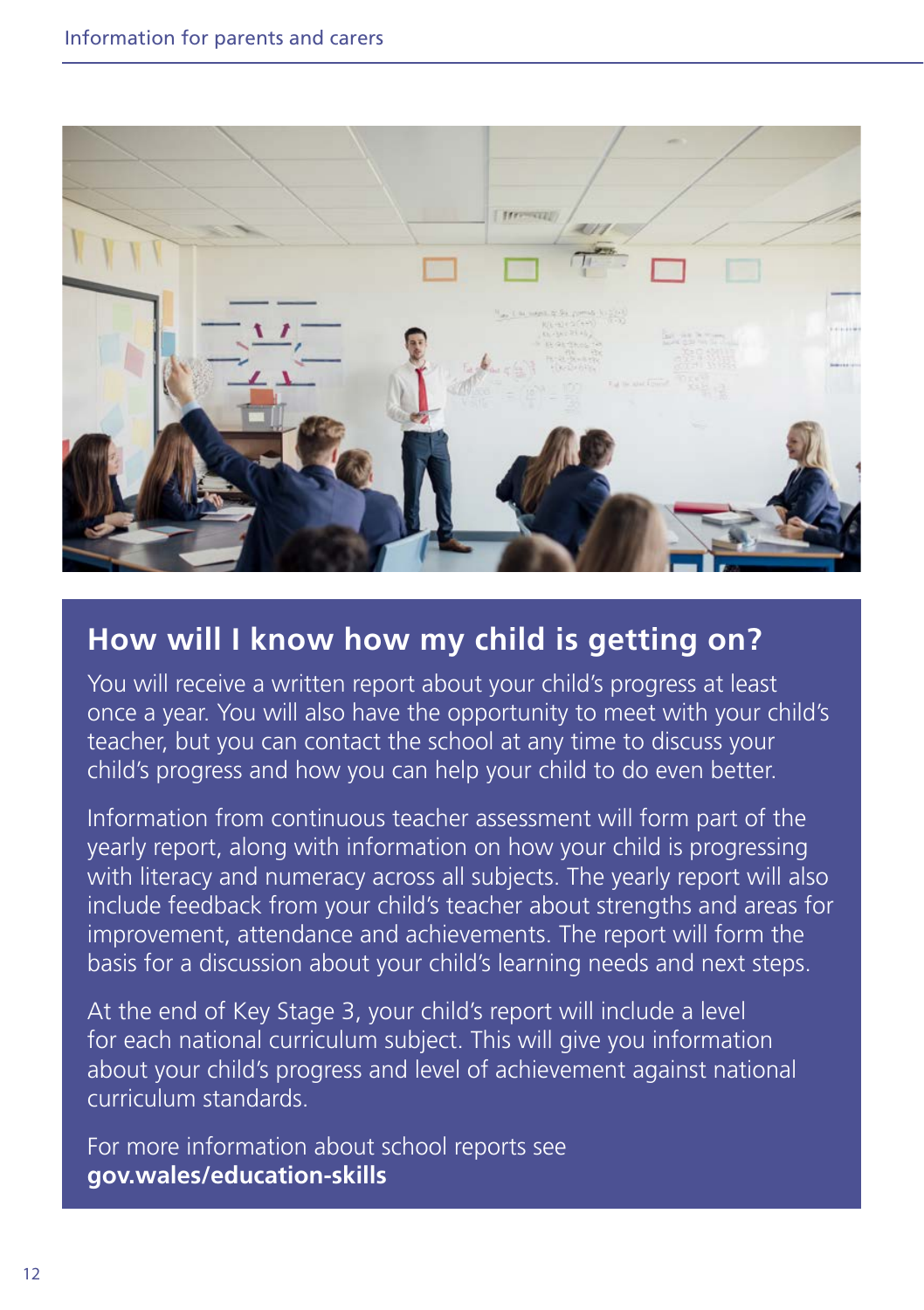# **Health and well-being**

# **Well-being**

It is very important that children are happy at school so they can learn and flourish. As part of the school community, you as parents and carers also have a role to play. Nurturing positive behaviour (in and out of school), encouraging your child to show kindness and respect to all members of the community, and making sure your child makes the most of their education by being in school are all ways of giving your child the best possible start in life.

If you think your child is struggling with mental health or well-being issues, you can raise that with their school. Most schools have a well-being lead that can help provide your child with extra support and resources when they need it.

## **Social and emotional learning**

Many schools use specific programmes to promote learners' emotional well-being, by developing their personal, emotional and social skills. Some programmes may be aimed at all learners, others may be for specific learners who, due to social, emotional and behavioural difficulties (or a combination of any of these), find school difficult and need extra support.

# **Counselling**

Counselling services are available to support children and young people aged 11–18. Within schools, counselling is used alongside the different approaches already in place to support the health, emotional and social needs of learners.

## **Bullying**

If your child is being bullied or is bullying you should discuss the matter with the school as soon as possible. For further help and support visit **[gov.wales/bullying-school](http://gov.wales/bullying-school-guidance-parents-and-carers)[guidance-parents-and-carers](http://gov.wales/bullying-school-guidance-parents-and-carers)**

# **Free school meals**

If you receive certain benefits, your child may be eligible for free school meals as long as you meet certain eligibility conditions. If you feel you meet these conditions, you can collect a form from your child's school or apply to your local authority. If you claim free school meals for your child, the school can claim extra funding to provide further support to your child.

To find out if you are eligible, go to **[www.gov.wales](http://www.gov.wales)** and search for 'Free school meals'.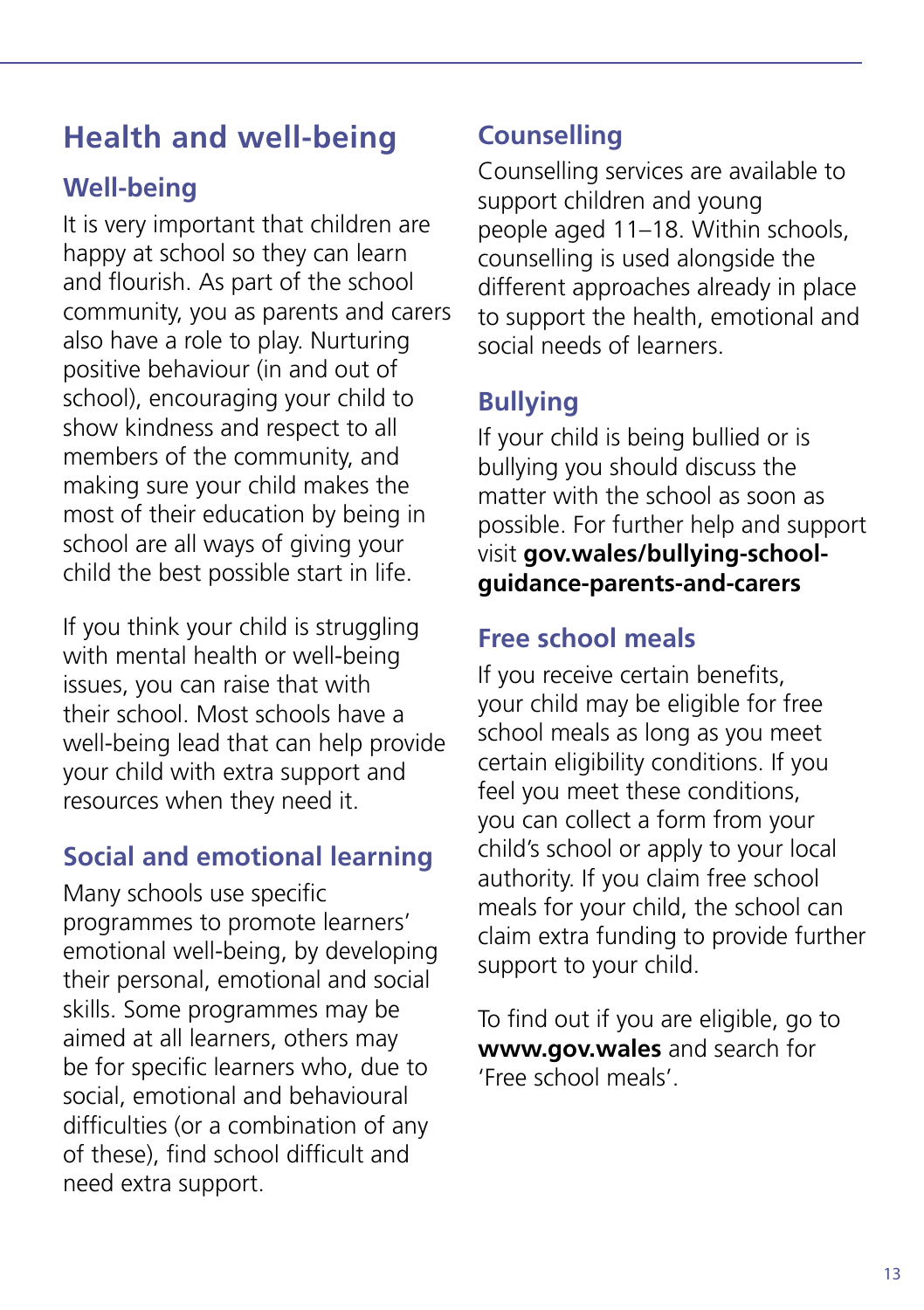# **How can I support my child's learning?**

Parental involvement is vitally important in helping children to learn. You can help your child's learning by getting actively involved, not just at home but as part of your everyday lives together. Take an interest and talk about what topics they are following at school and try

to make sure they have a quiet place to study and do homework. You can also talk to the school about what your child is learning and what you can do at home to support this. Schools can also work together with families to help them support their children's learning.

#### **Ideas for learning together at home**

- Encouraging your child to read, even for just 10 minutes a day, can make a real difference. Reading material can vary; encourage your child not just to read books and magazines but also websites, apps, games and so on.
- Keeping up to date with the news will help children develop their awareness of the local, national and world community. Try to encourage them to read the newspaper or web-based news once or twice a week.
- When going through household bills, discuss with them what the bill shows and the various options on how to pay. This is a valuable life skill.
- Involve children in planning trips, holidays or events and even in household tasks and DIY.
- Try and relate some of the family weekend activities to what they are currently being taught at school. It will help make learning more fun.
- Remember, activities that involve using the internet, games and sports all offer valuable and fun opportunities to apply skills and knowledge.
- Encourage your child to do their best with their homework and complete it on time.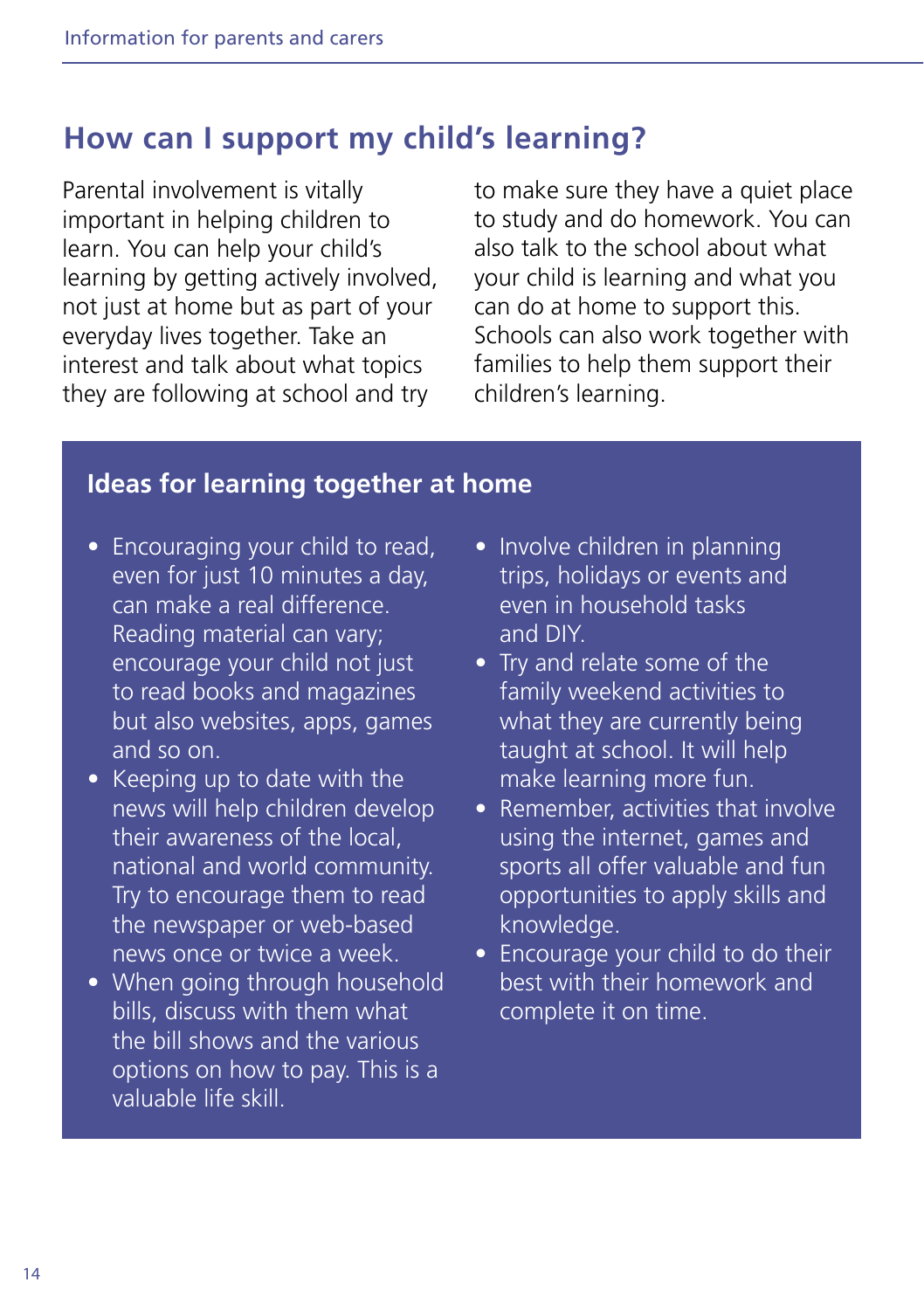

# **Who can I talk to if I have concerns?**

If you have concerns, you should talk to your child's teacher first. If your child's school has a person chosen to be the first point of contact for concerns or complaints, you could also speak to this person.

If you are still concerned, you can raise your concern as a complaint. The school's policy on handling complaints will tell you how to do this.

# **Need more information?**

You can get more information from the following sources.

- Your school speak to your child's teacher, the headteacher or a member of the governing body.
- Your local authority.
- By visiting our website at
- **[gov.wales/education-skills](http://gov.wales/education-skills)**
- The Careers Wales website at **[www.careerswales.com](http://www.careerswales.com)**

If your child has special educational needs and you need advice and information about matters relating to those needs, contact your local authority who will be able to direct you to their parent partnership service.



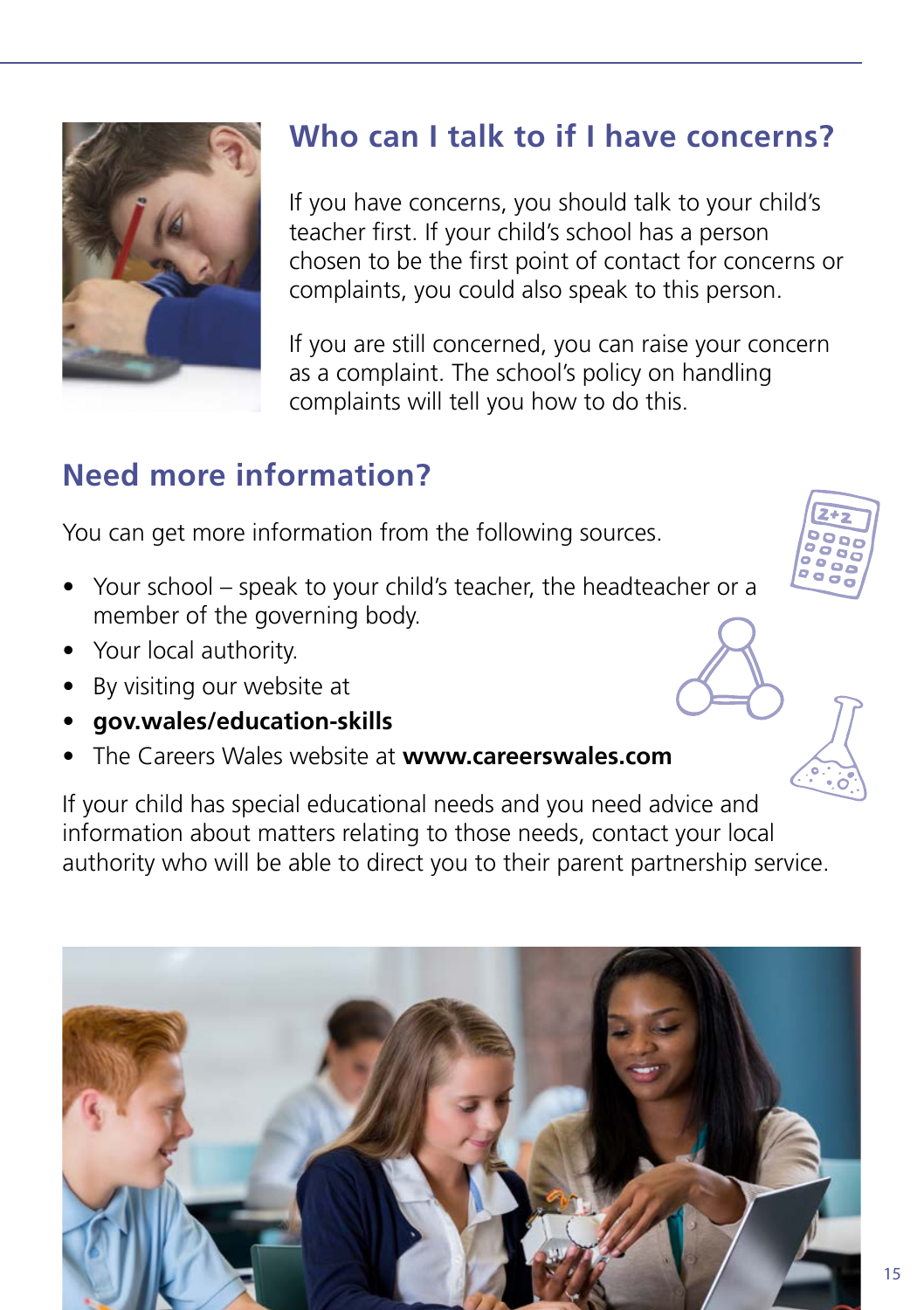#### **A smooth move into Key Stage 4**

In the last year of Key Stage 3 (Year 9), young people in secondary schools maintained by local authorities will be offered at least 25 choices of courses to study during their final two years of compulsory education (Years 10 and 11 – Key Stage 4). At least three of these will be vocational or more career-based or practical-based courses.

This allows young people to follow a broad and balanced curriculum and to choose courses that both interest and motivate them. This should help them to achieve good outcomes at the end of Key Stage 4.

The school will offer lots of information and support to young people and their parents or carers to help them make good decisions about their education.

Young people in Key Stage 4 will also have access to learner support services, including learning coaching, to help them overcome any barriers to their learning.

During Key Stage 4, young people will follow a curriculum including English, Welsh, mathematics and science. They will also have to continue to study physical education, religious education, personal and social education, and sex education, and to learn about careers and the world of work.

Most will also follow a choice of courses that lead to qualifications such as GCSEs or vocational qualifications relevant to particular sectors.

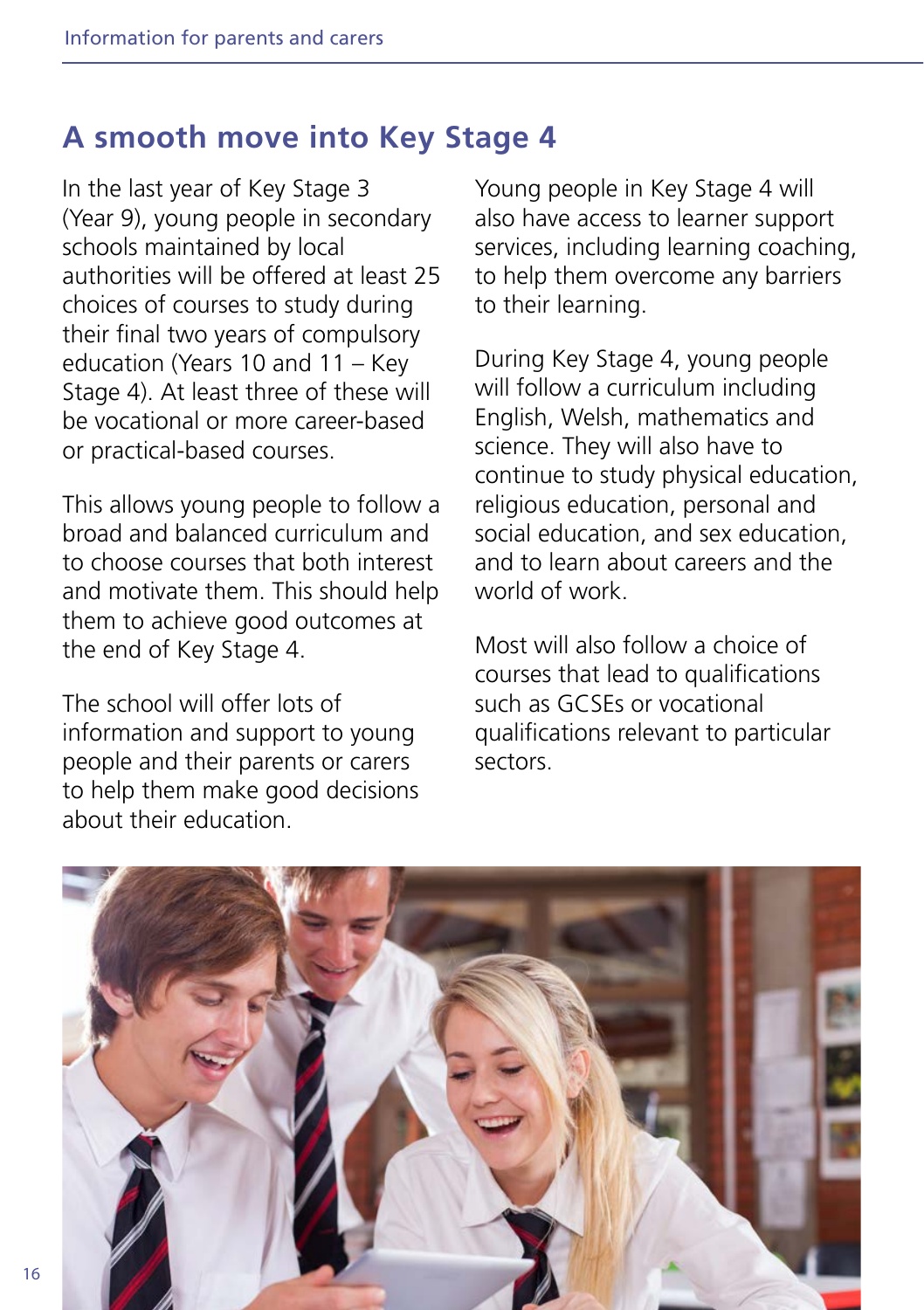In September 2015, a new more rigorous Welsh Baccalaureate Qualification was introduced in schools and is available at Levels 1 and 2 in Key Stage 4. Learners have to complete a Skills Challenge Certificate and also achieve other external qualifications. The Skills Challenge Certificate is made up of three challenges and an individual project and has a clear focus on the following skills:

- Numeracy
- Literacy
- Digital literacy
- Critical thinking and problem solving
- Planning and organisation
- Creativity and innovation
- Personal effectiveness.

You can find full details of the revised Welsh Baccalaureate at **[www.wjec.co.uk/qualifications/welsh-baccalaureate/welsh-bacc-from-2015](http://www.wjec.co.uk/qualifications/welsh-baccalaureate/welsh-bacc-from-2015/)**

For more information about qualifications in Wales, visit **[www.qualificationswales.org](http://www.qualificationswales.org)**

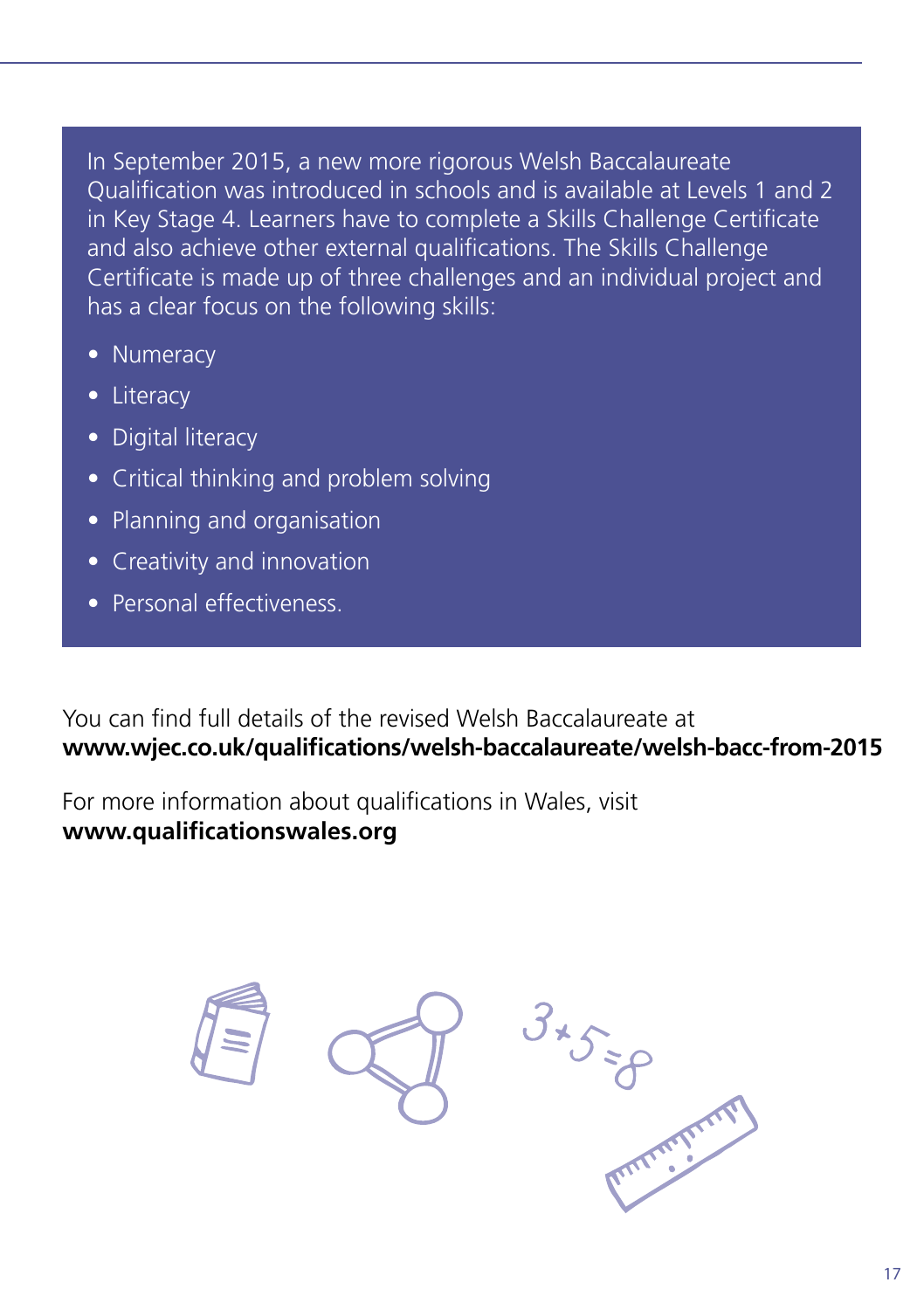# **Considering careers and the world of work in Key Stage 4**

# **What can my child expect?**

Careers and the world of work is an important part of the school curriculum and in preparing young people for their future move into employment. Schools should make sure that young people have opportunities to learn about the world of work, the skills, knowledge and qualifications employers need, and the range of careers choices available.

Work-related learning is an important part of learning for young people aged 14 to 19. It gives them opportunities to improve their knowledge and understanding of, and the skills that they will need for, the world of work, as well as of enterprise and entrepreneurship.

This could include young people carrying out placements with an employer. Although there is no requirement on schools to provide work experience, many do.

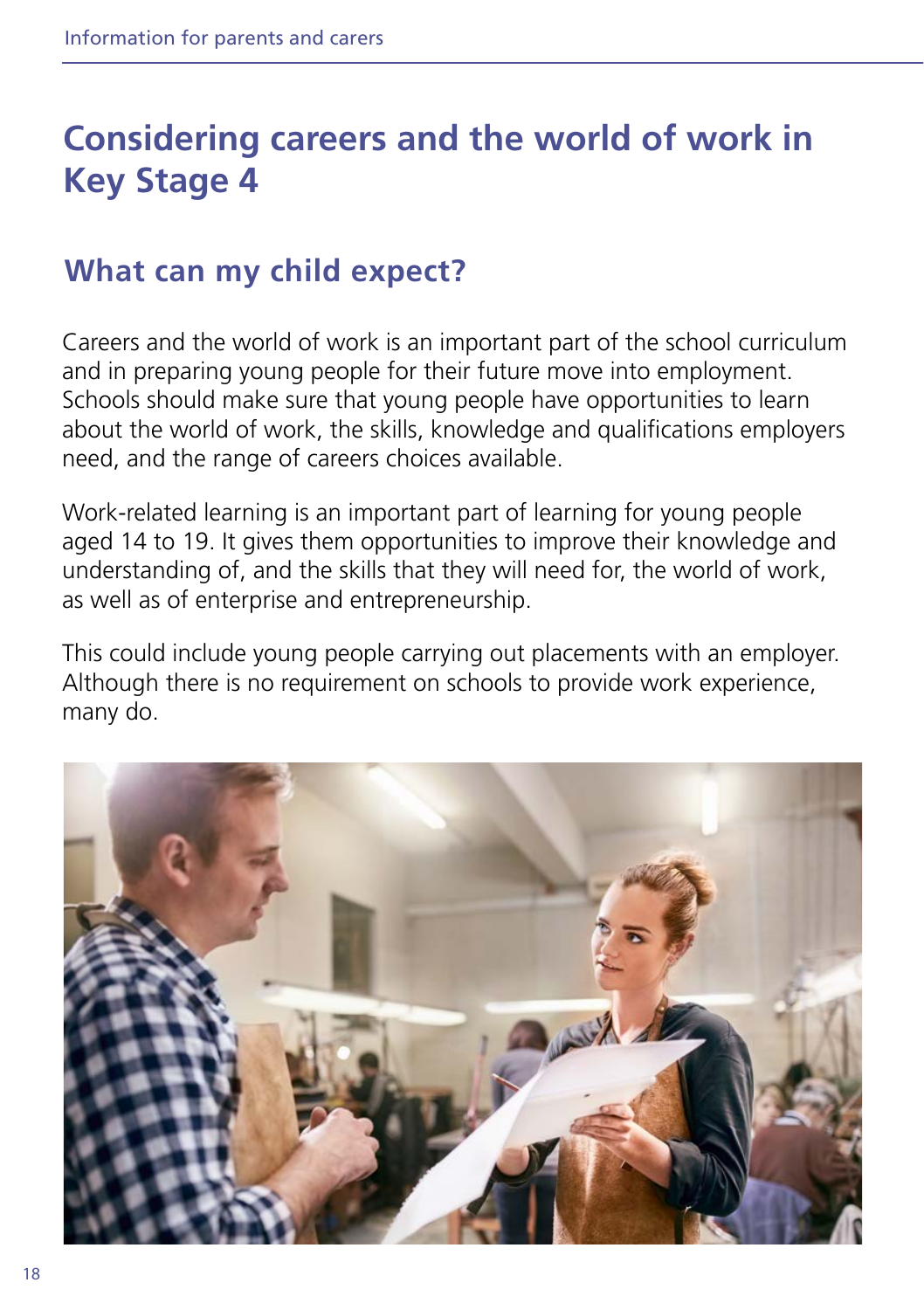# **Useful resources**

This list of useful resources will help you as a parent/carer to gain more information to help you support the children in your life.

#### **Bitesize**

The BBC's free online resource to help children in the UK with their school work.

#### **[www.bbc.co.uk/bitesize](http://www.bbc.co.uk/bitesize)**

#### **ChildLine**

A 24-hour confidential service for children and young people in the UK dealing with any concerns from child abuse to drugs. (This website is only available in English.)

**[www.childline.org.uk](http://www.childline.org.uk)**

#### **Lovereading4kids**

This site will help you to explore books that will excite children and help them to fall in love with reading. (This website is only available in English.)

#### **[www.lovereading4kids.co.uk](http://www.lovereading4kids.co.uk)**

#### **Sumdog**

A site that offers games to make mathematics fun. They are all free to play, with the option to subscribe for extra features. (This website is only available in English.)

#### **[www.sumdog.com](http://www.sumdog.com)**

#### **Education begins at home**

Gives helpful tips on how to help children with learning. **[www.facebook.com/](http://www.facebook.com/beginsathome) [beginsathome](http://www.facebook.com/beginsathome)**

#### **Apprenticeships in Wales**

Apprenticeships are vocational qualifications available in areas such as child development, construction, engineering and so on. To find out about apprenticeships in Wales, and why these programmes could be right for your child, go to **[www.gov.wales](http://www.gov.wales)**

#### **Free school meals**

To find out if you are eligible, search for 'Free school meals' online.

#### **[www.gov.wales](http://www.gov.wales)**

#### **How is your child's school doing?**

A website that provides information on schools' performance across Wales.

#### **[mylocalschool.gov.wales](http://mylocalschool.gov.wales)**

#### **Estyn**

Find out more about how your child's school is performing.

#### **[www.estyn.gov.wales](http://www.estyn.gov.wales)**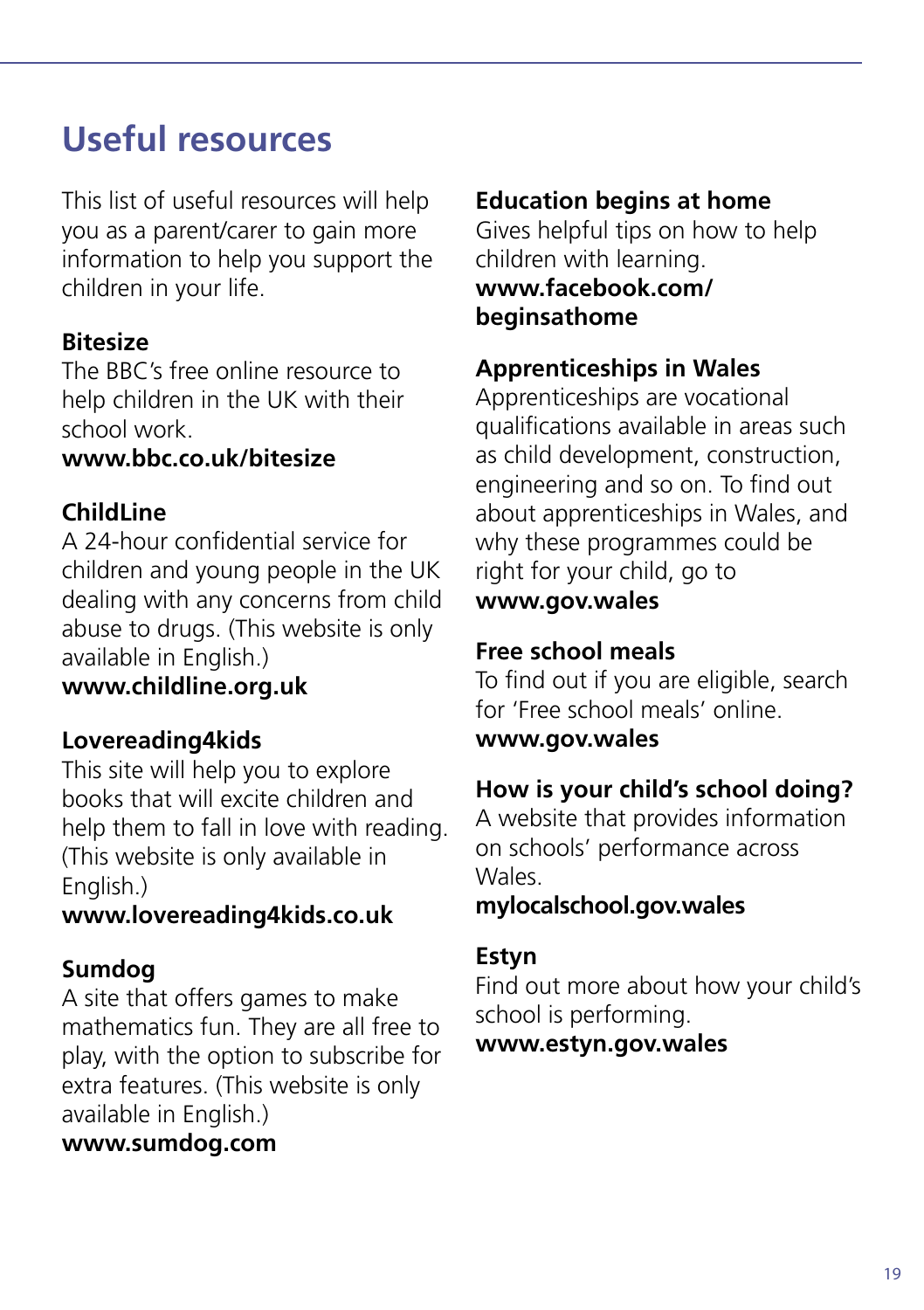#### **Education Workforce Council (EWC)**

EWC regulates education practitioners in Wales in the interests of learners, parents/carers, and the public. You can check online that teachers and support staff at your child's school are registered.

#### **[www.ewc.wales](http://www.ewc.wales)**

#### **Meic**

A confidential helpline service for children and young people in Wales. From finding out what's going on in your local area to helping deal with bullying.

#### **[www.meiccymru.org](http://www.meiccymru.org)**

#### **Careers Wales**

For information and advice about helping your child to make choices for their future career.

**[www.careerswales.com](http://www.careerswales.com)**

#### **Welsh in Education Resources Branch, Welsh Government**

The Welsh in Education Resources Branch commissions Welsh and bilingual educational resources to support all national curriculum subjects. You can get resources in a digital format through Hwb at **[hwb.gov.wales](http://hwb.gov.wales)** and those in a print format are available from **[www.gwales.com](http://www.gwales.com)**. For more information, please contact **[welshresources@gov.wales](mailto:welshresources%40gov.wales?subject=)**

#### **Hwb**

The National Digital Learning Platform and content repository provides access to a range of high-quality digital learning tools and thousands of high-quality digital classroom resources to support digital transformation in the classroom.

#### **[hwb.gov.wales](http://hwb.gov.wales)**

### **Creative Learning Zone**

A zone on Hwb with information and inspiration to help make creative skills an established part of the curriculum.

#### **[hwb.gov.wales/zones/creative](http://hwb.gov.wales/zones/creative-learning)[learning](http://hwb.gov.wales/zones/creative-learning)**

### **Online Safety Zone**

A zone on Hwb containing a range of resources and links to access support and guidance to help keep children safe online.

#### **[hwb.gov.wales/onlinesafety](http://hwb.gov.wales/onlinesafety)**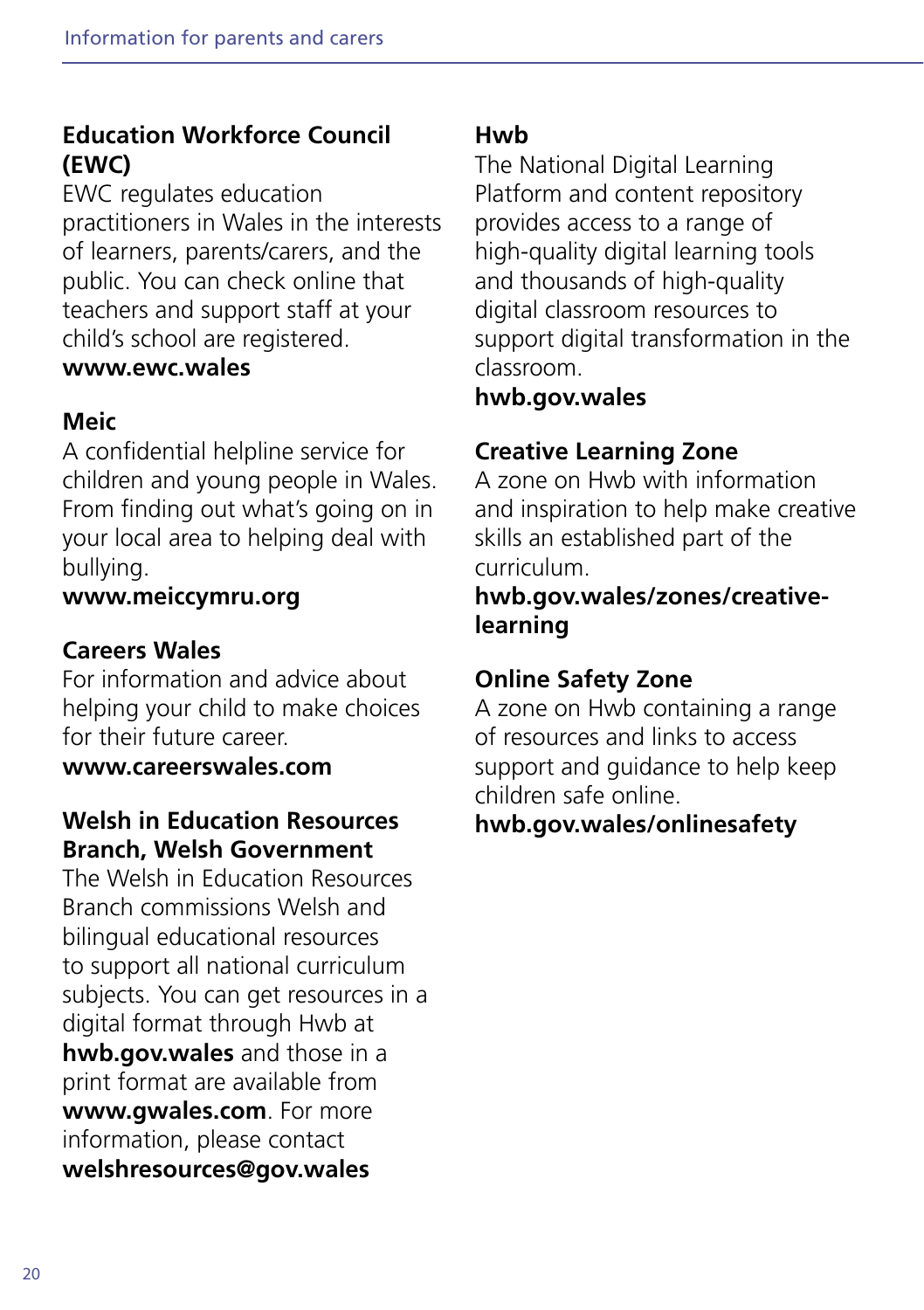#### **Our national mission**

*Education in Wales: Our national mission, Action plan 2017–21* builds on *Qualified for Life*, which was published in 2014, and *Successful Futures* the 2015 review of the curriculum. Our national mission sets out how the school system will move forward between 2017 and 2021 securing implementation of the new curriculum with a focus on leadership, professional learning, and excellence and equity within a self-improving system. The action plan focuses on raising standards for all, reducing the attainment gap, and delivering an education system that is a source of national pride and public confidence.

**[gov.wales/our-national-mission-0](http://gov.wales/our-national-mission-0)**

#### **Family and Community Engagement (FaCE) Toolkit**

This is a collection of resources for schools that encourage and support parents and carers to become effective partners in their child's learning and attainment. Search for 'Family and Community Engagement Toolkit' online.

**[gov.wales/family-and](http://gov.wales/family-and-community-engagement-face)[community-engagement-face](http://gov.wales/family-and-community-engagement-face)**

#### **The Fostering Network**

Established in 1974, this is the UK's leading charity for everyone involved in fostering, bringing together all those who provide, plan and deliver foster care. (This website is only available in English.) **[www.thefosteringnetwork.org.uk](http://www.thefosteringnetwork.org.uk)**

#### **Children's Rights**

The United Nations Convention on the Rights of the Child (UNCRC) is a list of rights for all children and young people, no matter who they are or where they live. These rights are the things that they need to be safe, healthy and happy. **[www.childrensrights.wales](http://www.childrensrights.wales)**